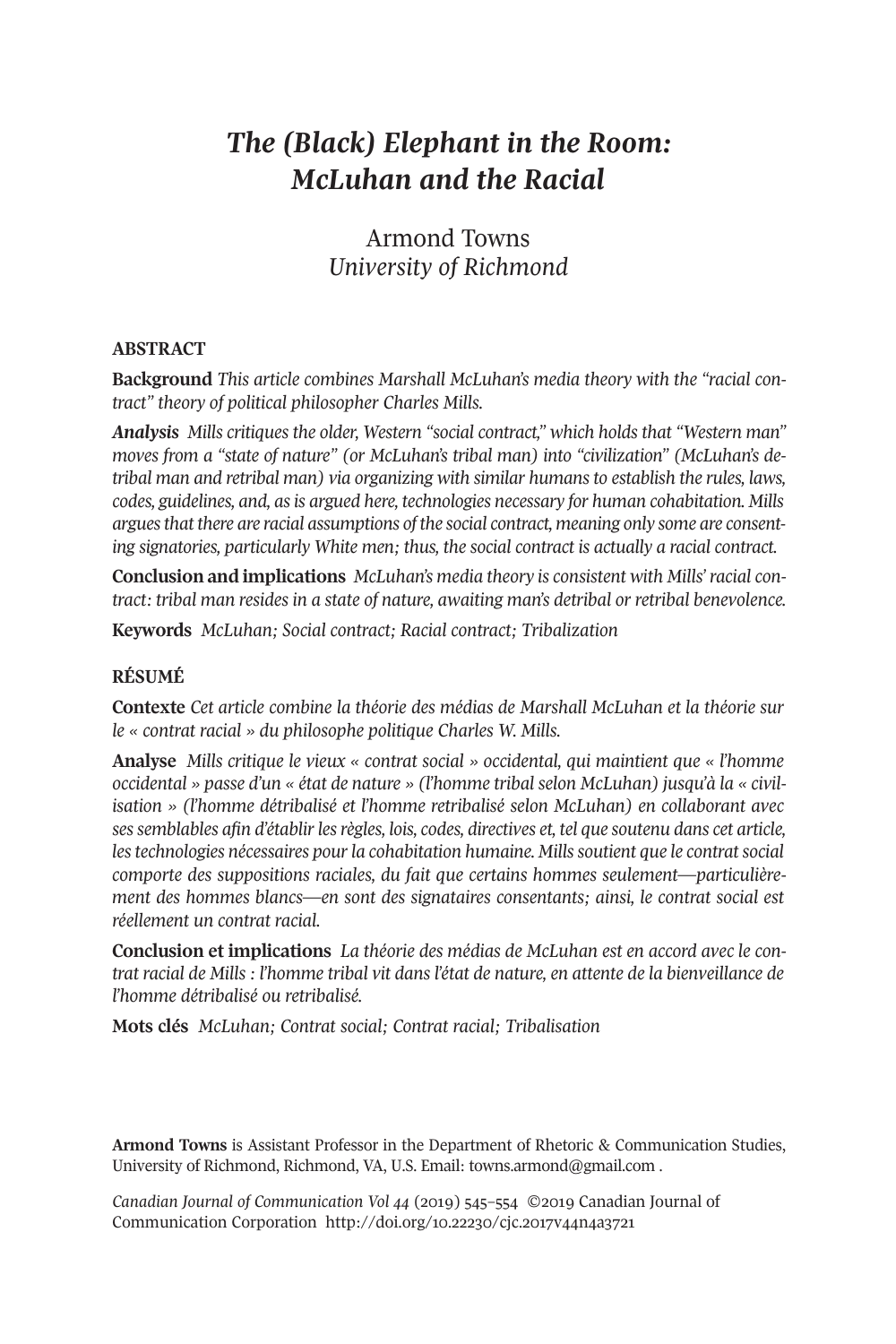## **Introduction**

As I've tried to point out, the one inexorable consequence of any identity quest generated by environmental upheaval is tremendous violence. This violence has traditionally been directed at the tribal man who challenged visual-mechanical culture, as with the genocide against the Indian and the institutionalized dehumanization of the Negro.

—McLuhan, 1995, p. 256

Marshall McLuhan is not your traditional scholar of race. Yet, he seemed preoccupied with the topic. In everything from *The Gutenberg Galaxy* to "The Playboy Interview," McLuhan (1967, 1995) wrote fervently about race. Whether he was talking about Kenya or Europe; "tribal" or "detribal"; space or time; or "Negro," "Indian," or White men, McLuhan's theories of media have always already assumed race, albeit not the most nuanced theory ofrace.Indeed, McLuhan's association of Black and Indigenous people as tribal builds off a long history of Western associations of tribalism with a presumed intellectual and racial superiority over Black and Brown people, particularly in anthropology and psychiatry (Hochman, 2014).

While many theories of anthropology and psychiatry were structured on the racial inferiority of the Black in comparison to the White, McLuhan sought to utilize these theories in a White liberal way that would debunk racial inferiority. He situated race not in biological, racial terms but in the different media people used; still, in doing so McLuhan often replicated racial hierarchies. For example, in "The Playboy Interview," McLuhan (1995) associated much of the racial problems of North America with increases in media development. Specifically, he argued that these racial problems were a product of Western history, reflective of the linear development of "media environments." What began as a tribal media environment of multisensorial engagement shifted to a detribal media environment, in which media played a role in fragmenting the senses in favour of the eye (or a visual-mechanical culture), and finally transitioned to a "retribal" media environmentthat was bringing the multisensorial component of "tribal man" (McLuhan, 1995, p. 256) back in new fashion. Each of these environments was reflective of multiple media: tribal man relied on media such as orality and pictorial writing; detribal man relied on media such as phoneticism and the printing press; and retribal man relied on media such as electricity and television. And McLuhan (1995) was far from shy about admitting the racial implications of these terms:

The cultural aggression of white America against Negroes and Indians is not based on skin color and belief in radical superiority, whateverideological clothing may be used to rationalize it, but on the white man's inchoate awareness that the Negro and the Indian—as men with deep roots in the resonating echo chamber of the discontinuous, interrelated tribal world are actually physically and socially superior [under a retribal environment] to the fragmented, alienated and dissociated man of Western civilization [the detribal].  $(p. 255)$ 

For McLuhan, inferiority lies not in the blood but in the media used. Rather than any one figure being racially inferior or superior, the media used by tribal man reflected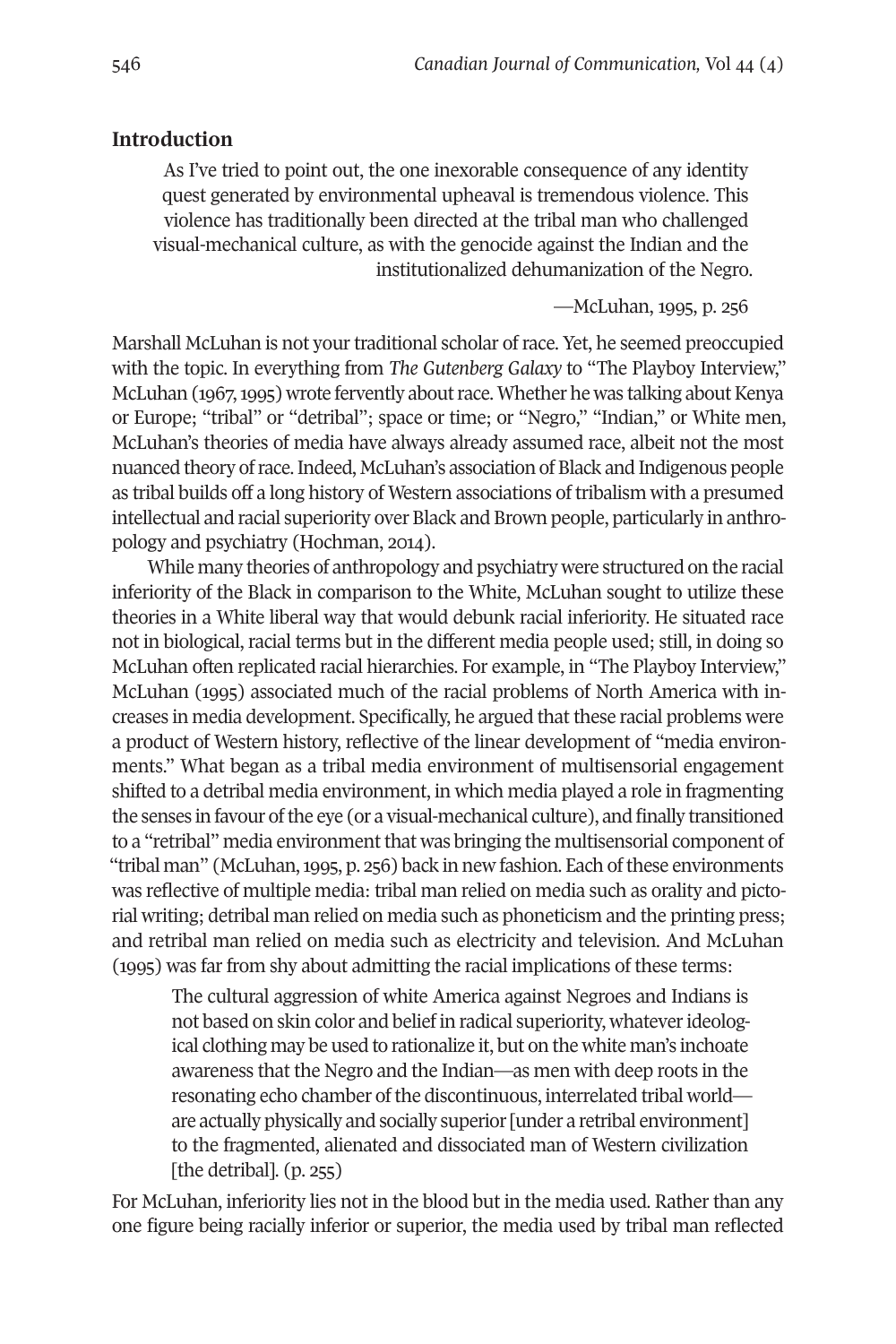concepts of inferiority for those from detribal and retribal cultures. Still, because McLuhan appropriated tribal, detribal, and retribal concepts from scientific racism, race is an under-examined component of his theory.

With roots in racist anthropology and psychiatry, McLuhan's philosophy emerged directly from colonial relations (Nolan, 2018). As such, McLuhan's work mirrors the "racial contract" introduced by political philosopher Charles Mills. For Mills (1997), the racial contract is a critique of the older, Western "social contract" theory. The social contract holds that "Western man" moves from a "state of nature" (tribal) into "civilization" (detribal and retribal) via organizing with similar humans to establish the rules, laws, codes, and guidelines of living together, rather than living in a natural state—deemed dangerous, unprotected, and animal-like. The social contract was not a physical contract, signed by all Western Europeans long ago; it was an imaginary contract that was signed simply by agreeing to the rules, laws, codes, and guidelines of transforming Western conceptions of civilization. For some, the social contract involved the agreed-upon rules for the subjects who followed a kingship (Hobbes, 1965); for others, it represented a later agreed-upon rule of the liberal, secular democratization of the state (Rousseau, 1967). However, Mills (1997) argues that there is also a racial assumption of the social contract, one that means only some are consenting signatories. The only group capable of fully consenting to sign is White people in general, White men in particular, ensuring that the social contract was actually a racial contract. Mills argues that Black and non-Black people of colour cannot fully consent to sign the contract, as they are deemed not developed enough to fully come out of a state of nature. Herein lies the relation between McLuhan's media philosophy and the racial contract: McLuhan's tribal man resides in a state of nature, awaiting Western man's detribal benevolence (often dressed in a language of technological development) to bring the tribal into history, à la GWF Hegel (2001).

Mills' (1997) theory suggests a technological component that he does not examine, but it is elaborated on in this article. Indeed, the Western concept of linear development from a state of nature to civilization is largely a question of what McLuhan called media. Detribal and retribal man are signatories to the contract, which states that there are certain people (tribal man) who can neverfully emerge from a state of nature. Even if using Western media, tribal man is deemed as unable to produce media on Western man's level. In contrast to the argument by McLuhan (1995), this is not to say that race has nothing to do with skin colour. Instead, it is to say that race is inseparable from the Western construct of time—a construct that is often measured via linear progress and also within the racialized/technological frame of Western development versus non-Western underdevelopment (Lim, 2009).

Rather than label McLuhan racist or argue that scholars should no longer use his work, this article proposes something far more complicated: McLuhan's media philosophy reflected a "racial/technological contract." This racial/technological contract reads Western temporality as measurable via the development of media, and such development is deemed off limits to some people due to their race. This article proceeds in three parts. First, it further outlines the racial contract put forth by Mills (1997). For Mills, the racial contract builds on a social contract, but this article argues that the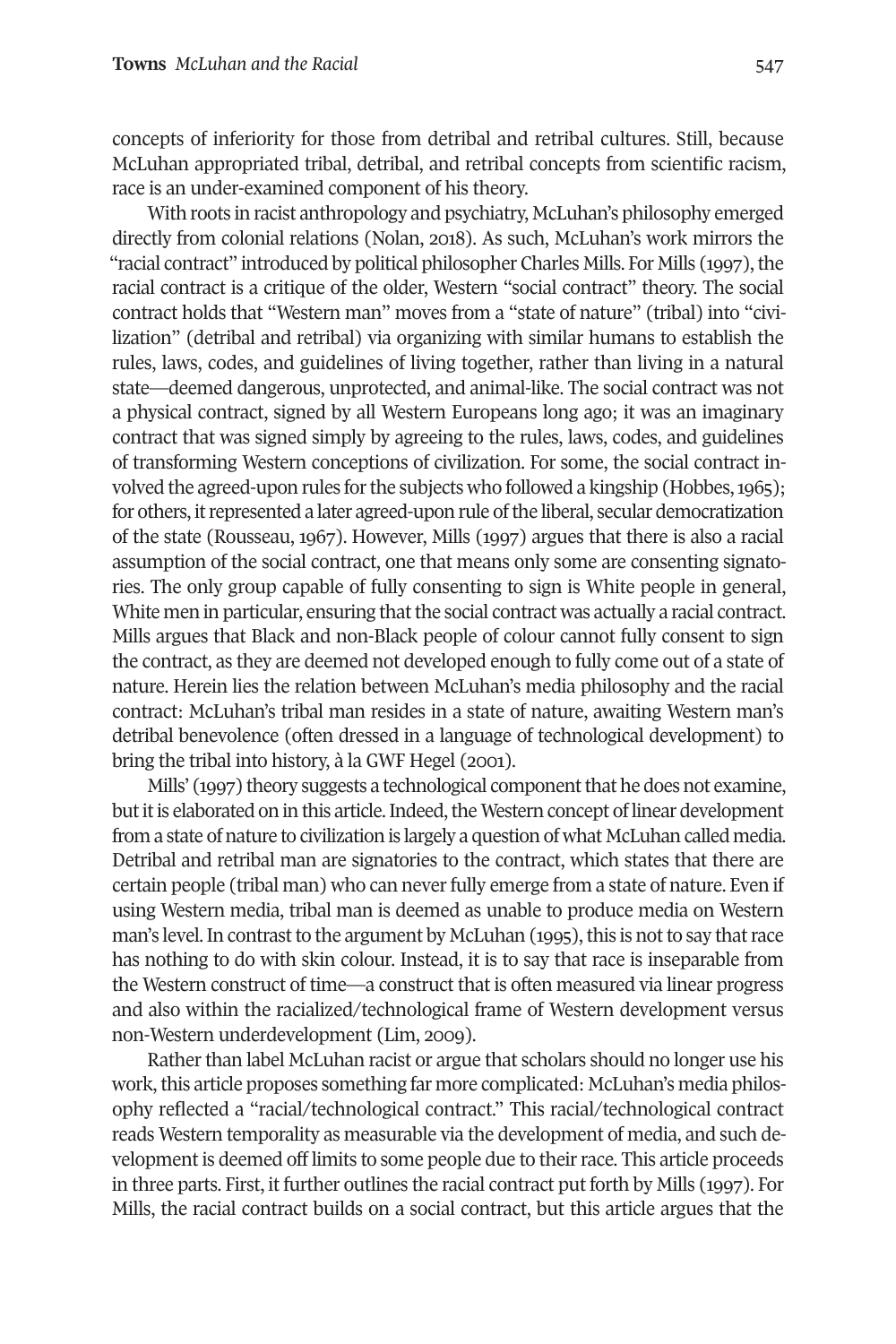racial contract also holds a technological component. Second, it applies the racial/technological contract to McLuhan's work. Particularly, it considers media as part of the metaphorically signed contract between those who most closely represent "man" in Western discourses: White men. Third, this article investigates what constitutes media. Media are no longer limited to the radio, the light bulb, or the television, as per McLuhan, they also include Black bodies. Put differently, the Black body can be theorized as a medium, or an extension of Western man (Towns, 2018), one that extends man into what we now take for granted as White maleness. It concludes by thinking about how Black people have long criticized the reduction oftheir bodies to the media of White male utility and White male self-making.

#### **The racial contract**

For Mills (1997), the social contract holds within it an unacknowledged secret: the racial contract. Pulling from Rousseau's (1967) claim that "Man was born free, and everywhere he is in chains" (p. 7), Mills contends that the social contract is presented as the universal mode in which (Western) civilization emerges. In Mills' reading of the different iterations of the social contract, man emerged from a state of nature via moral and/or political contracts between himself and other men. Sometimes man enters a social contract through moral obligations, which state, for example, that murder is immoral; other times man enters into a social contract through political obligations, whereby, for example, an agreement is made to make political alliances with those who have more military might. But both moral and political contracts end with a social contract, a metaphorical agreement that legitimizes state power over individuals.

Through the contract, men come together to create Western civilization, meaning that when they metaphorically sign a social contract, their signatory relation forever takes Western Europeans out of a state of nature. One of the central components distinguishing those in the state of nature from those in civilization is "private property" (Rousseau, 1967). The capacity for the civilized to own private property is of necessity for the social contract, because all must agree on societal conceptions of public and private as legitimate, spatiotemporal markers of a civilized world. The civilized man, who emerges out of a state of nature, is a man who owns things and is not owned by anyone. For the man of social contract theory, civilization, individuality, self-determination, and private property go hand in hand.

For Mills (1997), these different iterations of social contract theory presume that everyone has the capacity to be signatories and/or owners. However, this assumes that both colonialism and transatlantic slavery were relations that the colonized and the enslaved agreed to. The social contract theory presumes the individualized right to consent; however, it does not take into consideration that there is a large amount of people in Western societies who are there not via consent but the overwhelming force of racial violence. To be enslaved, then, was not to enter into a contractual relationship with a White enslaver; it was to be the private property of an owner within a civilized society.

In terms of racial violence, White men largely make decisions about what to do with the Black and non-Black people of colour under colonial and slave rule. Thus,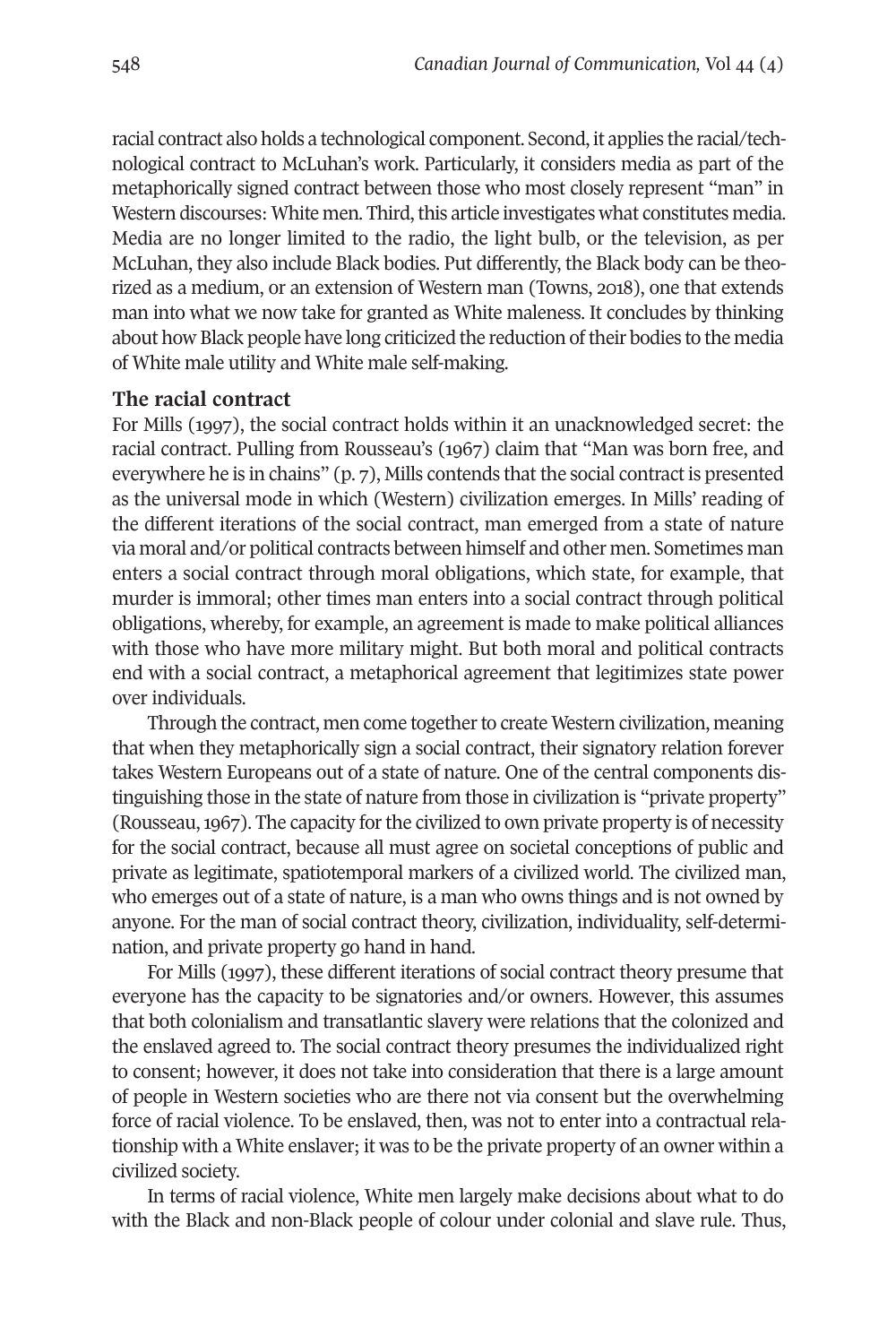the closest thing to the signing of a contract in these situations occurs not between enslaved and enslaver or colonizer and colonized but between colonizer and enslaver. A social contract is actually a racial and/or gendered contract that establishes the capacity ofthe White male to enact violence against both the colonized and the enslaved. The colonized and the enslaved are not represented in the social contract theory, as they were never signatories. They only make sense as man's private property: the objects that man makes his decisions about, the things that man signs off on, and the commodities that solidify man's own unique social relations of capitalism.

The implications of the racial contract for McLuhan's media philosophy open up space for a theorization of Blackness within media philosophy. As with other private property, media hold contractual implications, meaning that media are things that man makes decisions about—they are the private property he signs off on. Indeed, to "sign off" is itself a construct of a largely scriptural media economy, for LisaGitelman (2014), it is a construct between Western man, civilization, and technologies of inscription. Man is not just anyone who utilizes Western media, such as phonetic literacy or the printing press; man is a Western being, situated in time and space.If we follow McLuhan's early temporalization of media environments (from the tribal media to detribal media to retribal media), we can see that the amount of technological advancement of a culture is a measure of how far said culture is from the state of nature and how proximate that culture is toWhiteness. The tribal media culture is synonymous with the state of nature, or those Black and Indigenous people who are associated with media such as orality and/or pictorial writing. Via the adaptation of media such as the phonetic alphabet and the printing press, those (White people) who detribalize come together via an agreement (i.e., the signatory recognition of certain media as representative of humanity), and this supposedly allows them to emerge out of a state of nature into detribal civilization. At some point, the detribal head toward a new electric state, an environment where electric media are retribalizing the world, meaning the tribal social relations are making a comeback via electric media, only now led by Whites. McLuhan's conception of a media function, then, presumed a tripartite racial-social-evolutionary theorization ofthe world. Media are contractual, butlargely forthe White male population. Even asBlack and non-Black people of colour may come to use media closely associated with Western societies, they are often deemed as exceptions or as only capable of using these media because of the (colonial) benevolence of White people.

Just as importantly, media technologies are also central mediators of man's exit from a state of nature. In "Exit and the Extensions of Man," Sarah Sharma (2017) similarly argues that there is a spreading White male fantasy of exit from dominant capitalist societal structures—a privilege inseparable from feminist, Marxists, and decolonial thinkers continually questioning White male supremacy. Sharma (2017) argues that the fantasy of exit is actually "an exercise of patriarchal power" (para. 4), and "ultimately an extension of man" (para. 7). Likewise, the exit from a state of nature remains the privileged domain of a few. It is a fantasy, but one that has material implications for those deemed not quite capable of exiting the state of nature; man's exit from the state of nature relies on his assumption that a large portion of people (White women, Black, and non-Black people of colour, etc.) can never fully exit the state of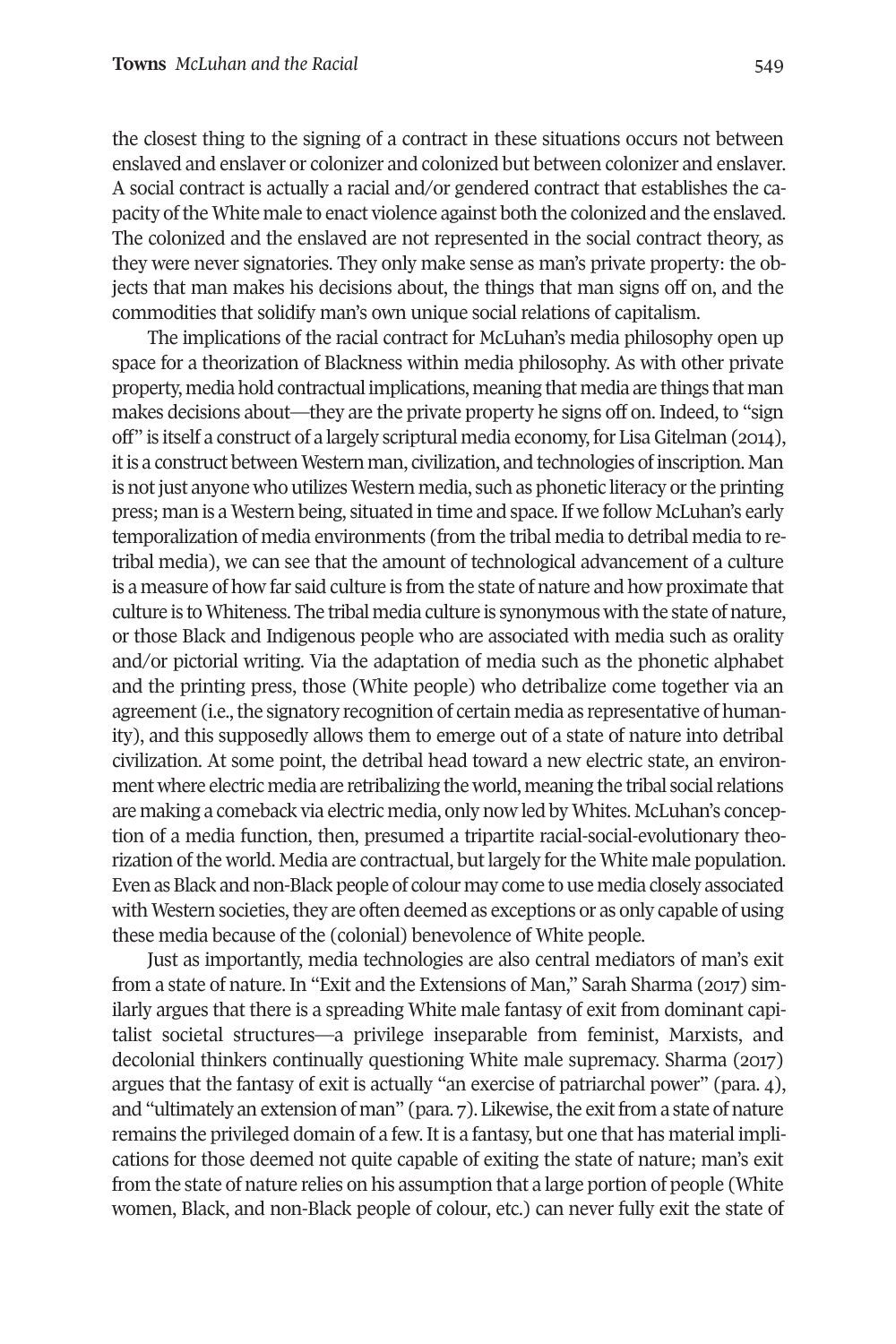nature in as successful a capacity as he did. Yet, everything about man points to his own inability to exit the nature he fabricated. Those who fall under McLuhan's detribal and retribal cultures pull from nature in order to make themselves into the civilized beings of Western society they imagine themselves to be. The state of nature is of necessity for the McLuhanesque detribal and retribal media to begin with.

In connecting the racial contract to McLuhan's theory, it is vital to acknowledge that development à la media philosophy has been steeped in racialized and gendered concepts of the world. From developed to underdeveloped, from First World to Third World, conceptions of technological progress fall along the lines of Western racialized/gendered, colonial projects. Another way to say this is that the man of arguably McLuhan's (2003) most famous book, *Understanding Media: The Extensions of Man,* was no universal descriptor of everyone; instead, man always represented humanness in Western racialized/gendered and mediated form.

### **Mediating the racial/technological contract**

McLuhan's media philosophy reflected a racial/technological contract. His work provided the basis for thinking about media as contractual in two ways. First, his media were contractual but largely for a White male population. In short, developed media were useable by many, but often deemed the product of Western exceptionalism.And second, one of McLuhan's central metaphors, that media were extensions of man, exceeded the media he most often focused on and included the Black body itself. While McLuhan (2003) often discussed all media as extensions of the senses, he also argued that a media environment (such as mechanical or electric) resulted in new scales "introduced into our affairs by each extension of ourselves, or by any new technology" (p.19). Extension,then, exceeded sensorial changes to include transformations of humanness. If we consider extensions as transformations in humanness, then they also merge well with colonial/capitalist extraction, in that the extraction of materials (minerals, elements, and even people) from Africa was a central process toward transforming "the West." In this light, Black bodies are some of the most overlooked media of media philosophy.

Theories of the social contract have largely universalized Western man, the figure who emerged from a state of nature through moral and political contracts with other men. Both Mills (1997) and Carole Pateman (1997) critique social contract theory for its assumptions that man is a self-determined individual who bases his subjectivity and civility off his capacity to control property (White women, Black people, and non-Black people of colour). Similarly, McLuhan (1995, 2003) suggested thattribal cultures were not only largely Black and non-Black people of colour but they were also produced as such by man, mirroring the popular use of tribalism in anthropology and psychiatry at the time (Hochman, 2014). Thus, the tribal man and his inability to fully emerge from nature was always already structured by the Western detribal and retribal classifications of what constituted both tribalism and man.

The tribal man did not initially refer to themselves as tribal or man. These classifications were applied from the outside. As Frantz Fanon (2008) argues, the racial classifications were not a choice, as "the black man has to wear the livery the white man has fabricated for him" (p. 17). McLuhan found inspiration to theorize a relation between media and Western classification in British-Kenyan psychiatrist John Carothers.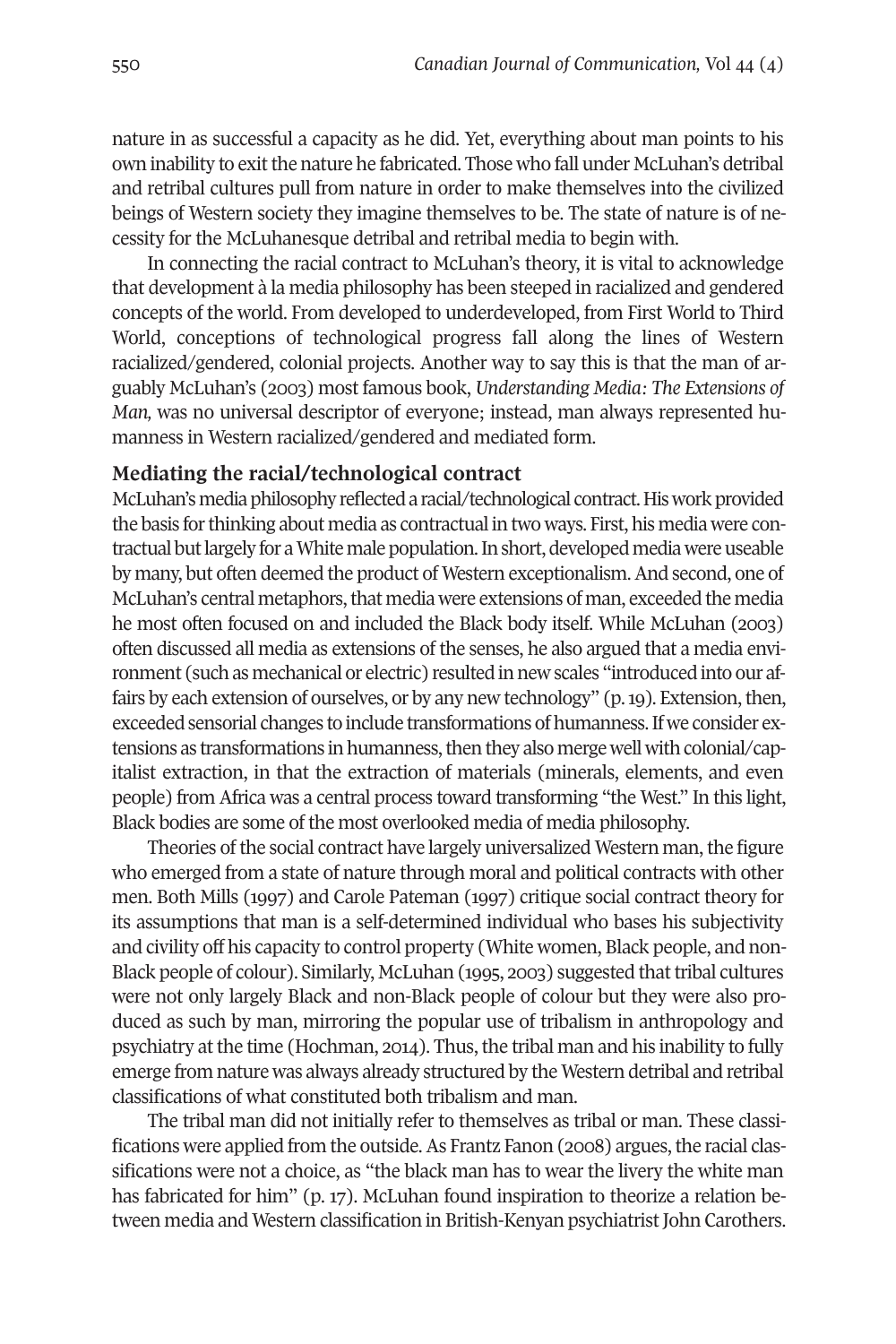McLuhan argues that his media philosophy is heavily influenced by the work of Carothers (Theophanidis, 2013), who used tribal and detribal as terms to describe the Kenyans and Europeans, respectively. It was through Carothers's work, which could "return briefly to the native world," or "the non-literate world," that McLuhan (1967) argued it might be "easiest to discern the operation of phonetic letters in shaping our Western world" (p. 26). For Carothers, tribal man was descriptive less of media and more of the backwardness of Kenya, or what he classified as "the African mind." Carothers's detribal man was reflective of a Western conquest of nature—that feminized, racialized space from which Western man had long exited, moving him away from the tribalism the Africans were supposedly still stuck in. In short, through Carothers's study of Kenya, McLuhan presumed that Carothers had the ability to go back in time and see where Western man once was. The native world for McLuhan and Carothers alike was the Africa of their own making, a world of "primitive men" (McLuhan,  $1967$ , p. 30), those who could not keep up with the technological overhauls of Western Europe and North American, and, thus, required Western assistance.

That McLuhan structured his media theory via a figure such as Carothers, whose work has been critiqued as racist in psychiatry (Fanon, 2004), means that McLuhan integrated the colonial constructs of humanity into his media theory. But unlike Carothers, McLuhan imagined this as an antiracist approach to media, one that suggested cultures with different media were not racially inferior, only different. Indeed, McLuhan (1995) dreaded the racial violence that he saw in the mid-twentieth century, arguing that "It has been a sad fate of the Negro and the Indian to be tribal men in a fragmented culture" (p. 255), and he prophesized thatthe Negro and the Indian might do better under the retribal, electric media environment in the future. Yet, McLuhan brushed overthe importance ofracial violence to Western self-concepts of humanness, which was necessary to produce something called Negro-ness and Indian-ness to begin with. Another way to say this is McLuhan paid too little attention to the violence of colonialism, which laid the foundation for Carothers to physically be in a place such as Kenya in the first place. Carothers classified the tribal within a physical and psychological framework of British colonial rule in Kenya, one that entered the African continent not only with the notion of Black inferiority but because of it (Nolan, 2018). Indeed, the perception of Black inferiority legitimized the British conceptions of a "dark continent"; a place without history and, thus, open for the extraction of natural resources and/or people for British imperial socio-politico-economic extension.

What McLuhan's theory opens up, then, is important not only for the disturbing racial implications of tribal, detribal, and retribal media cultures but also because it points toward a frame that much of Western philosophical discourses of the human have historically ignored: Western man does not exist distinct from Africa, Asia, or the Americas. Rather, he creates himself based on the violence that he can inflict against Africa, Asia, and the Americas and their different populations. Put simply, slavery and colonization are the political, economic, and racial foundations on which man defined his Western uniqueness: racial violence is central for the past and contemporary wealth and structure of Western society (Robinson, 2000). The importance of racial violence to the West is not as peripheral as McLuhan makes it out to be. While McLuhan clas-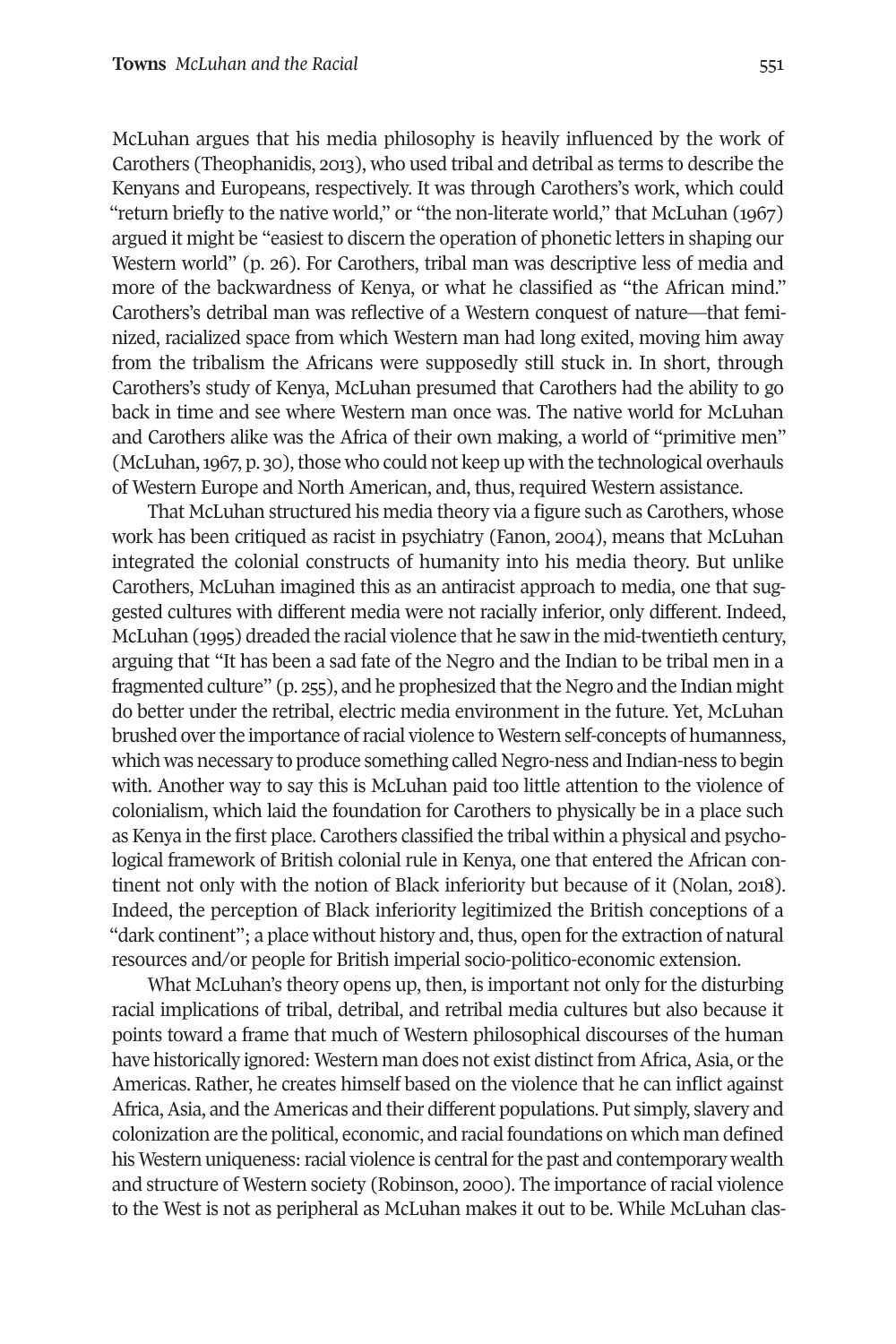sified Black people as part of a larger tribe that differed from White people's detribalization, he ignored that "not only must the black man be black; he must be black in relation to the white man" (Fanon, 2008, p. 90). Therefore, in McLuhan's (2003) position that media were extensions of man, he also unintentionally gestured toward the Black body as also a central extension of man (Towns, 2018). Through racial violence (slavery, colonialism, etc.), the Black body extends the West's contemporary sociopolitico-economic standing, which man narcissistically frames as possible only by his own unique, developed hand. Because the West enjoys its contemporary status based on a history of racial violence, the Black body is man's ignored infrastructure in a world where racism and colonialism are deemed relics of the past.

There is a burgeoning list of scholars who are expanding McLuhan's media theory to understand infrastructure (Berland, 2009, 2017; Durham Peters, 2015; Parikka, 2015; Parks & Starosielski, 2015). In doing so, they point toward the transforming yet interconnected relations between the construct of man, animals, weather, nature, and media. For example, John Durham Peters (2015) argues that media, as per McLuhan, can be flipped: media are not just environments but environments are also media. Relatedly, Jody Berland (2017) contends that Western constructs of nature, such as weather and animals, have always played a central role in mediating our physical and social bodies. And Jussi Parikka (2015) argues that the dominant focus on media as environments has often come at the expense of a critical interrogation of our geopolitical environment, where our technological waste creates an increasing creep toward a world uninhabitable for people.

Western constructs of nature are media for Durham Peters (2016), Berland (2017), and Parikka (2015). Yet, there is also a sizeable portion of people who are racially classified via an assumed proximity to nature (or a state of nature, as per the racial contract).Just as nature is deemed as a medium that man positions himself as overcoming (Berland, 2009), the Black body is an extension of Western man. The Black body can be thought of as an "elemental medium," or "an element, environment, or vehicle in the middle of things" (Durham Peters, 2015, p. 46). To say that the Black body is an elemental medium is to say that man has used it as evidence of his distance from nature. The approach of the colonizer and enslaver to the Black body has mirrored the approach of corporate capitalism to the environment: both are naturalresources, without self-determination, that can be extracted to their excess for the politico-economic benefit/production of man (Yusoff, 2018). The concept ofthe Negro as an object, as a commodity, as a medium is produced with the hopes of locking Blackness forever within Western constructs of nature.In short, Blackness functions by and for White and male anthropocentric self-conceptions; similar to nature, it is an extension of man into what we take for granted as White maleness.

The Black body is part of the racialized/technological contract, but its consensual signature appears nowhere. The violence necessary to apply the grammar of Blackness to some bodies (Spillers, 2003), to create the Black body itself, is inseparable from Western constructs of nature. Blackness is a necessary component of how White people can imagine themselves as the epitome of humanity. As a medium, the Black body extends Western man into his White maleness. This reconfigures much of the debate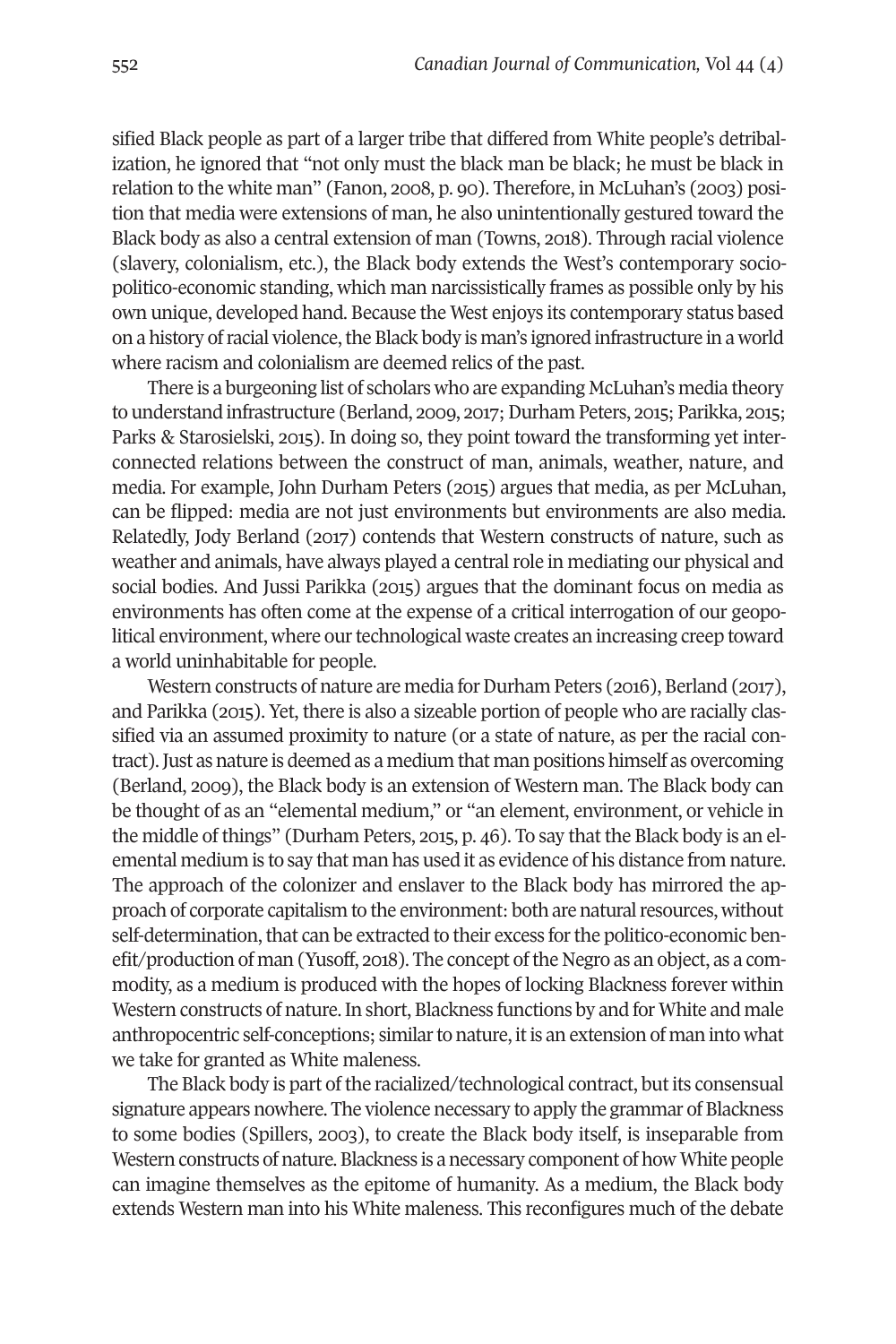on violence and humanness. To enact racial violence is traditionally deemed as "dehumanizing." However, this framework of dehumanization does not work here. To enact racial violence is to mediate one's relationship to humanness for us. The Black body confirms everything that those who have signed the contract have always already believed of themselves: racial violence only acts as a stepping stone, a signatory relation for proving some people's (Western) humanity.

#### **The medium lacks guarantees**

The Black body opens up space in media philosophy toward alternative interrogations of media: Black death and Black life. The construct of Black death does not mean devoid of life but rather closer to a state of nature, closer to constructs of space as feminized (Massey, 1994) and/or racialized (McKittrick, 2006), awaiting White male intervention. Indeed, the Western construct of nature becomes that which is deemed socially dead via a lack of self-determination and self-consciousness, characteristics associated with Western man. Without surprise, this definition of nature is comparable with the social death of Blackness (Sharpe, 2016)—that which positions Black people as non-beings without self-determination.

Still, there is Black life, here. This articulation of the Black body as a medium of White self-conceptions holds no guarantees. For example, as enslaved people fled via the Underground Railroad, they often used White, racist concepts of Blackness in their favour. The "lack of intelligence" often attributed by White scholars to Black enslaved people due to the lack of a paper trail on the Underground Railroad (McKittrick, 2008) can no longer be read as distinct from media; it also represented the enslaved using White technological arrogance as a cover for their escapism (Towns, 2016). Put simply, orality, star constellations, flagpoles, and even Black bodies mediated the enslaved's traversal of the Underground Railroad. For their own safety, media for the enslaved were not media for those pursuing them; instead, media were those extensions that White enslavers hopefully overlooked.

The medium lacks guarantees. Indeed, there continue to be alternative usages of media. The Black body is not exempt from these transformations. This article acts as an opening to not only think about the historical utility of the Black body for Whiteness but also the alternative uses of our own Black bodies that we can engage in. Indeed, if the Black body is a necessity for White self-conceptions, it holds the potential to rupture Western humanness itself. If Whiteness relies on a racialized/gendered extension to legitimate its overrepresentation as man, then man is also a media relation, one that structures his humanness off the Black bodies that he fabricated. Western man's humanity is revealed as far from universal, but as historically reliant on the level of racial violence he can inflict on certain people to maintain his position on the world. In the process, Black bodies encompass other ways of being human. Indeed, what are the enslaved of the Underground Railroad other than an alternative genre of humanity, in the face of an institution that legitimized a White genre of humanity as all there was? The enslaved did not run away to prove their humanity to White enslavers. They ran away to live an otherwise life that Western discourses of humanity either have not cared to theorize or have refused to recognize. Thus, the Black body is a medium, inseparable from Western humanness himself. Indeed, the Black body speaks to the in